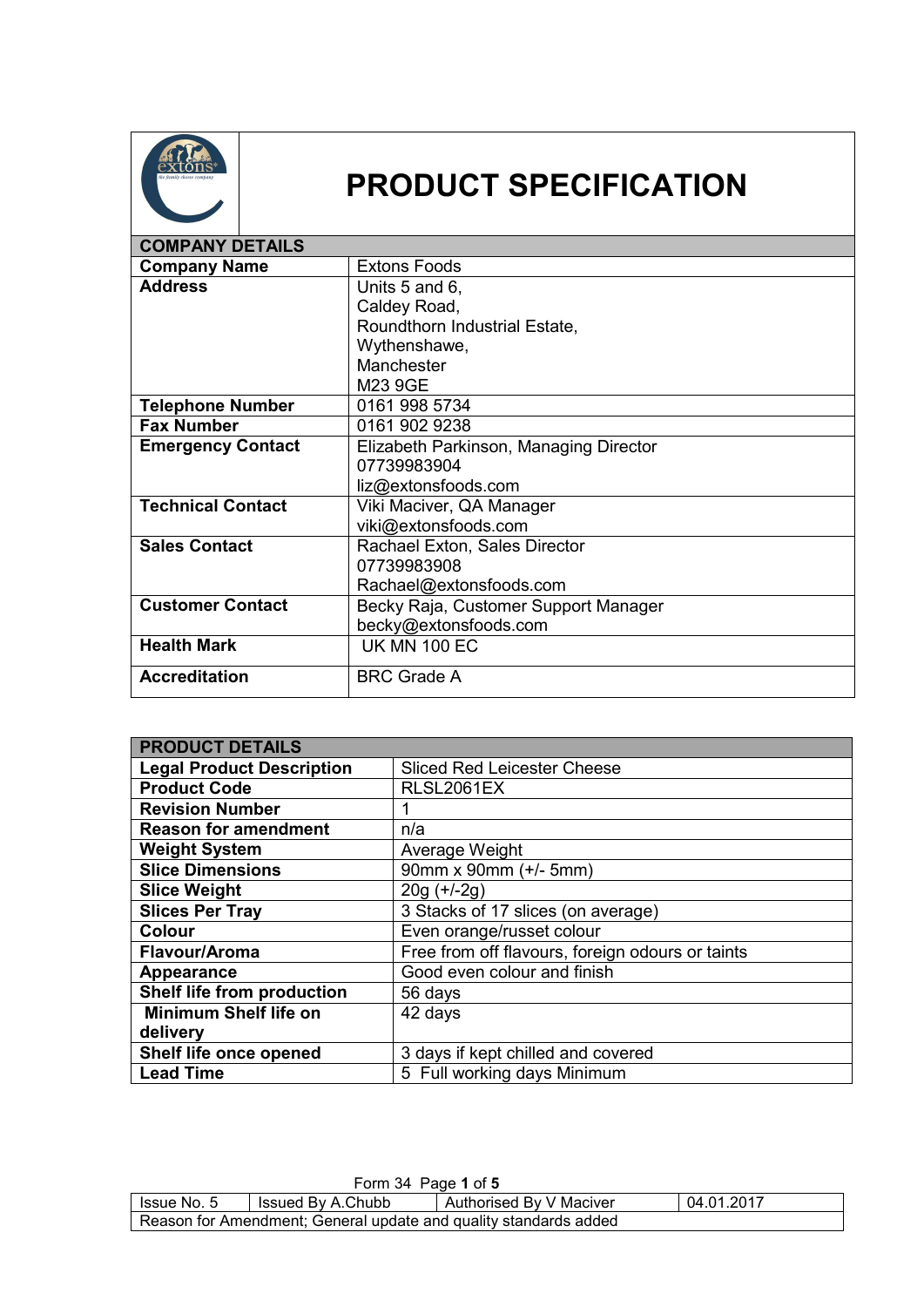| <b>INGREDIENTS (Raw Materials and Additives Including E Numbers)</b> |             |                       |                   |
|----------------------------------------------------------------------|-------------|-----------------------|-------------------|
| Ingredients                                                          | Composition | <b>Quality Checks</b> | Country of Origin |
| Pasteurised Cow's Milk                                               | 97.08%      | Daily                 | Ireland/UK        |
| Non Animal Rennet (sodium                                            | 0.02%       | Daily Visual          | Denmark/Holland   |
| benzoate free)                                                       |             |                       |                   |
| Salt (contains anti caking agent                                     | 1.9%        | Daily Visual          | <b>UK</b>         |
| E535)                                                                |             |                       |                   |
| <b>Starter Culture</b>                                               | 1.0%        | Daily Visual          | Denmark/Holland   |
| Annatto                                                              | $<$ 15ppm   | Daily Visual          | <b>Denmark</b>    |

| <b>NUTRITIONAL INFORMATION PER 100G</b> |                |  |
|-----------------------------------------|----------------|--|
| <b>PARAMETER</b>                        | Value per 100g |  |
| Energy kJ                               | 1551           |  |
| <b>Energy Kcal</b>                      | 371            |  |
| <b>Protein</b>                          | 23             |  |
| Carbohydrate                            | < 0.2          |  |
| Of which sugars                         | < 0.2          |  |
| Of which starch                         |                |  |
| Fat                                     | 31             |  |
| Of which saturates                      | 19.2           |  |
| <b>Monounsaturated</b>                  | 8.37           |  |
| Polyunsaturated                         | 0.93           |  |
| <b>Fibre</b>                            | 0              |  |
| <b>Salt</b>                             | 1.9            |  |
| Sodium                                  | 760mg          |  |

| <b>CHEMICAL STANDARDS</b> |                |                |  |
|---------------------------|----------------|----------------|--|
| <b>Parameter</b>          | <b>Minimum</b> | <b>Maximum</b> |  |
| <b>Moisture</b>           | 36.5           | 41.5           |  |
| Fat                       | 29             | 34             |  |
| <b>FDM</b>                | 48             | 52 (Target)    |  |
| <b>Salt</b>               | 1.6            | 2.2            |  |
| <b>PH</b>                 | 5.05           | 5.45           |  |

| <b>MICROBIOLOGICAL STANDARDS</b> |                     |                 |  |
|----------------------------------|---------------------|-----------------|--|
| <b>Micro-organisms</b>           | Target/g            | Max/q           |  |
| Coliforms                        | $20$                | 1000            |  |
| E.coli                           | $20$                | 20              |  |
| Staph aureus                     | $20$                | 20              |  |
| Yeasts                           | < 500               | 100,000         |  |
| <b>Moulds</b>                    | < 500               | 1000            |  |
| Salmonella                       | Not Detected in 25g | Detected in 25g |  |
| Listeria                         | Not Detected in 25g | Detected in 25g |  |

| <b>QUALITY STANDARDS</b>                                         |                     |                         |            |
|------------------------------------------------------------------|---------------------|-------------------------|------------|
|                                                                  | Form 34 Page 2 of 5 |                         |            |
| Issue No. 5                                                      | Issued By A.Chubb   | Authorised By V Maciver | 04.01.2017 |
| Reason for Amendment; General update and quality standards added |                     |                         |            |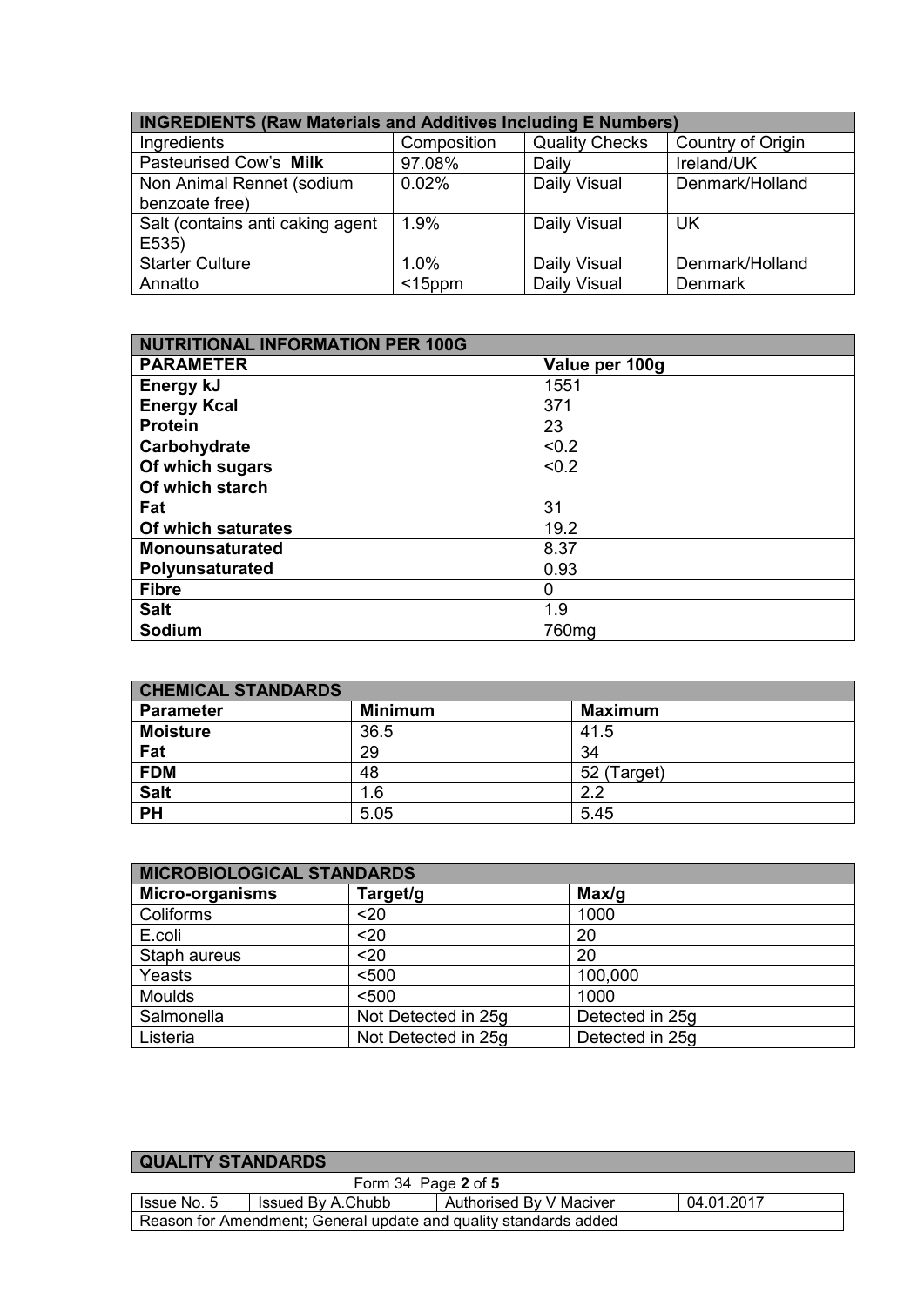| <b>ACCEPTABLE</b>                                                                                                    | <b>SATISFACTORY</b>                                 | <b>NOT ACCEPTABLE</b>                                                                                   |
|----------------------------------------------------------------------------------------------------------------------|-----------------------------------------------------|---------------------------------------------------------------------------------------------------------|
|                                                                                                                      |                                                     |                                                                                                         |
| Good and clean, Free from off -<br>flavours. Smooth slices and easily<br>pealable. Weight and sizes in<br>tolerance. | Smooth slices, few<br>cracks but easily<br>peelable | Off flavours. Excessive<br>cracking, slices sticking<br>together, weight and sizes<br>not in tolerance. |

| <b>FOOD TOLERANCE INFORMATION</b>                                                                            |                          |
|--------------------------------------------------------------------------------------------------------------|--------------------------|
| This Product is:                                                                                             |                          |
|                                                                                                              |                          |
| Suitable for vegetarians                                                                                     | Υ                        |
| Suitable for vegans                                                                                          | <b>N- Contains MILK</b>  |
| <b>Suitable for Coeliacs</b>                                                                                 | $\overline{Y}$           |
| <b>Suitable for Diabetics</b>                                                                                | N                        |
| Suitable for Lactose Intolerant                                                                              | <b>N</b> - Contains MILK |
| <b>Halal Certified</b>                                                                                       | N                        |
| <b>Kosher Certified</b>                                                                                      | N                        |
| Free from cereals containing gluten(wheat, rye, barley, oats,                                                | Y                        |
| spelt, kumat or their hybridised strains) and products thereof                                               |                          |
| Free from MRM                                                                                                | Y                        |
| Free from crustaceans and products thereof                                                                   | $\overline{Y}$           |
| Free from molluscs and products thereof                                                                      | Y                        |
| Free from fish and products thereof                                                                          | $\overline{Y}$           |
| Free from milk and products thereof                                                                          | N- Cow's MILK            |
| Free from Egg/Egg Products/Albumen                                                                           | Y                        |
| Free from soybeans and products thereof                                                                      | Y                        |
| <b>Free from Natural Colours</b>                                                                             | N - Annatto E160b        |
| <b>Free from Artificial Colours</b>                                                                          | Y                        |
| <b>Free from Preservatives</b>                                                                               | Y                        |
| Free from MSG                                                                                                | Y                        |
| Free from Celery/Celery Derivatives                                                                          | Ÿ                        |
| <b>Free from Mustard</b>                                                                                     | $\overline{\mathsf{Y}}$  |
| <b>Free from Additives</b>                                                                                   | N- E535 in salt          |
| Free from Gluten                                                                                             | Y                        |
| Free from sesame seeds and products thereof                                                                  | Y                        |
| Free from Peanuts/Peanut Derivatives                                                                         | Y                        |
| Free from Other Nuts/Nut Derivatives                                                                         | Y                        |
| Free from Nut Derived Oils                                                                                   | Y                        |
| Free from lupin and products thereof                                                                         | $\overline{\mathsf{Y}}$  |
| Free from genetically modified Ingredients                                                                   | Y                        |
| Free from sulphur dioxide and sulphites at concentrations of<br>more than 10mg/kg or 10mg/l expressed as SO2 | Y                        |

| Form 34 Page 3 of 5                                              |                   |                         |            |
|------------------------------------------------------------------|-------------------|-------------------------|------------|
| lssue No. 5                                                      | Issued By A.Chubb | Authorised By V Maciver | 04.01.2017 |
| Reason for Amendment; General update and quality standards added |                   |                         |            |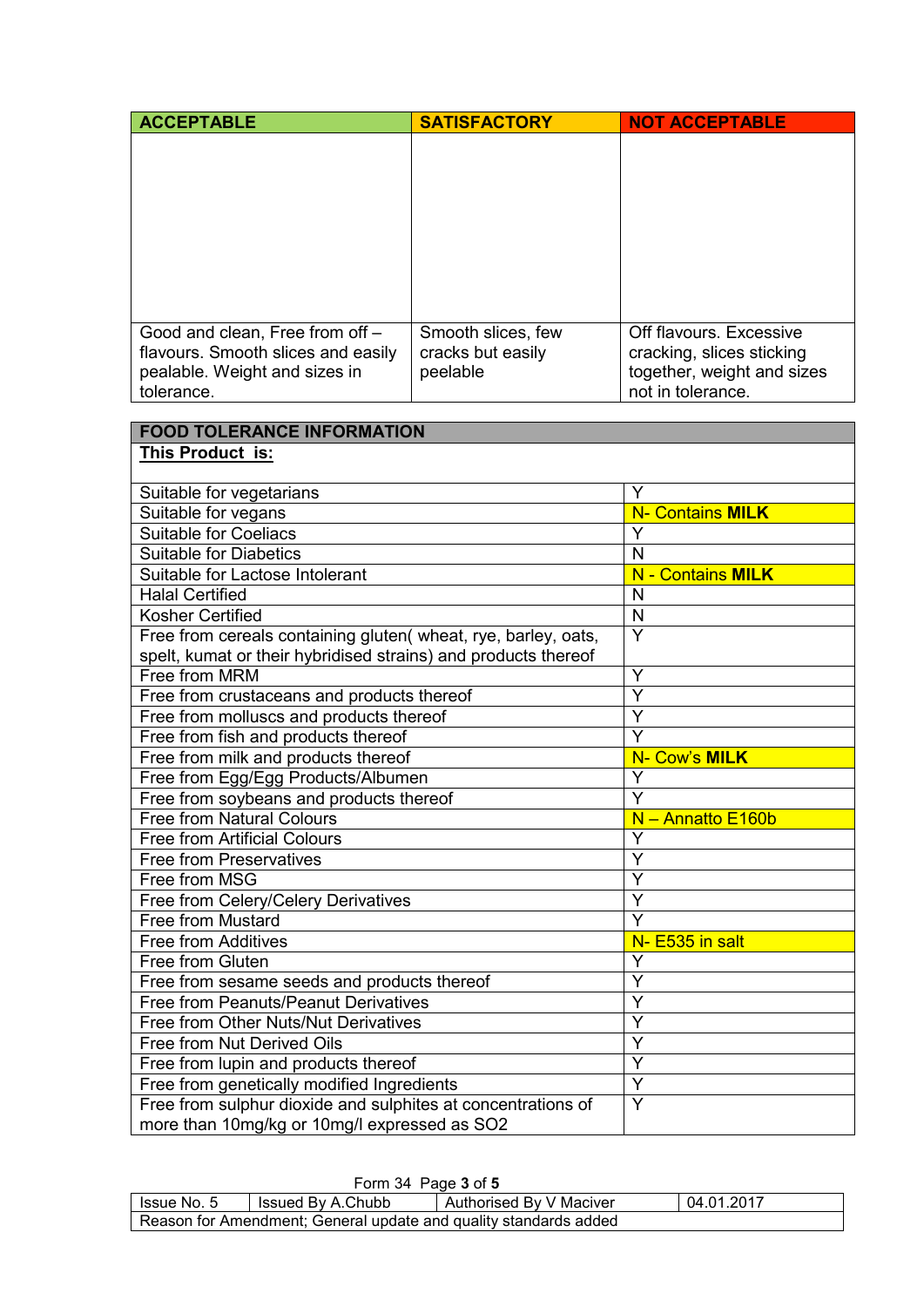## **METAL DETECTION**

Product metal detected at the start of production, every half hour and end of production.

| ∣ Ferrous              | 2.00mm |
|------------------------|--------|
| Non Ferrous            | 2.50mm |
| <b>Stainless Steel</b> | 3.50mm |

| <b>PACKAGING INFORMATION</b>                    |                                                                                                                                                                                                                                                                                                                                                                                                                                                                                                                                                                                                                                                                                    |                          |  |  |
|-------------------------------------------------|------------------------------------------------------------------------------------------------------------------------------------------------------------------------------------------------------------------------------------------------------------------------------------------------------------------------------------------------------------------------------------------------------------------------------------------------------------------------------------------------------------------------------------------------------------------------------------------------------------------------------------------------------------------------------------|--------------------------|--|--|
| Is the product packed in a modified atmosphere? |                                                                                                                                                                                                                                                                                                                                                                                                                                                                                                                                                                                                                                                                                    | Yes 80% Nitrogen 20% CO2 |  |  |
| Inner per Outer                                 |                                                                                                                                                                                                                                                                                                                                                                                                                                                                                                                                                                                                                                                                                    | 6 x 1kg                  |  |  |
|                                                 |                                                                                                                                                                                                                                                                                                                                                                                                                                                                                                                                                                                                                                                                                    |                          |  |  |
|                                                 | <b>INNER</b>                                                                                                                                                                                                                                                                                                                                                                                                                                                                                                                                                                                                                                                                       | <b>OUTER</b>             |  |  |
|                                                 | PAO/PEM Blue Top                                                                                                                                                                                                                                                                                                                                                                                                                                                                                                                                                                                                                                                                   | Brown Cardboard.         |  |  |
| <b>Material</b>                                 | film, PVC Clear base<br>web                                                                                                                                                                                                                                                                                                                                                                                                                                                                                                                                                                                                                                                        | 175K/170T                |  |  |
| <b>Dimensions</b>                               | 320mm x 123mm x<br>45mm                                                                                                                                                                                                                                                                                                                                                                                                                                                                                                                                                                                                                                                            | 322mm x 237mm x 154mm    |  |  |
| <b>Thickness</b>                                | Top: 62um. Base:<br>450um.                                                                                                                                                                                                                                                                                                                                                                                                                                                                                                                                                                                                                                                         | 5 <sub>mm</sub>          |  |  |
| Weight                                          | 26 <sub>g</sub>                                                                                                                                                                                                                                                                                                                                                                                                                                                                                                                                                                                                                                                                    | 236g                     |  |  |
| <b>Method of Closure</b>                        | <b>Heat sealed</b>                                                                                                                                                                                                                                                                                                                                                                                                                                                                                                                                                                                                                                                                 | Tape                     |  |  |
| <b>Barcodes</b>                                 |                                                                                                                                                                                                                                                                                                                                                                                                                                                                                                                                                                                                                                                                                    |                          |  |  |
|                                                 |                                                                                                                                                                                                                                                                                                                                                                                                                                                                                                                                                                                                                                                                                    |                          |  |  |
| <b>Labelling Information</b>                    | Product Description, Contents, Weight, Best Before<br>Date, Julian Code= Traceability, Health Mark,<br>Allergen and Nutritional Information                                                                                                                                                                                                                                                                                                                                                                                                                                                                                                                                        |                          |  |  |
| <b>Picture of Labels</b>                        | <b>Red Leicester Slices</b><br><b>RLSL2061EX</b><br>Packed in a protective atmosphere<br>Suitable for vegetarians<br>UK<br>MN 100<br><b>ALLERGY ADVICE: Contains MILK</b><br>Ingredients:<br>Whole MILK, salt, starter culture,<br>20 Grm - 1 Kg $\Theta$<br>non animal rennet. Colour: Annatto.<br>LO045 19:14:54<br><b>NUTRITION</b> per 100g<br>Best Before End: 09.05.17<br>1551kj / 371kcal<br>Energy<br>31.0 g<br><b>Total Fat</b><br>19.2g<br>of which saturates<br>0.2 <sub>g</sub><br>Carbohydrate<br>0.2 <sub>g</sub><br>of which sugars<br>23.0 <sub>g</sub><br>Protein<br>1.9 <sub>g</sub><br>Salt<br>Keep chilled - store at 0C - + 5C, Use within 3 days of opening. |                          |  |  |

| Form 34 Page 4 of 5                                              |                   |                         |            |  |  |
|------------------------------------------------------------------|-------------------|-------------------------|------------|--|--|
| Issue No. 5                                                      | Issued By A.Chubb | Authorised By V Maciver | 04.01.2017 |  |  |
| Reason for Amendment; General update and quality standards added |                   |                         |            |  |  |